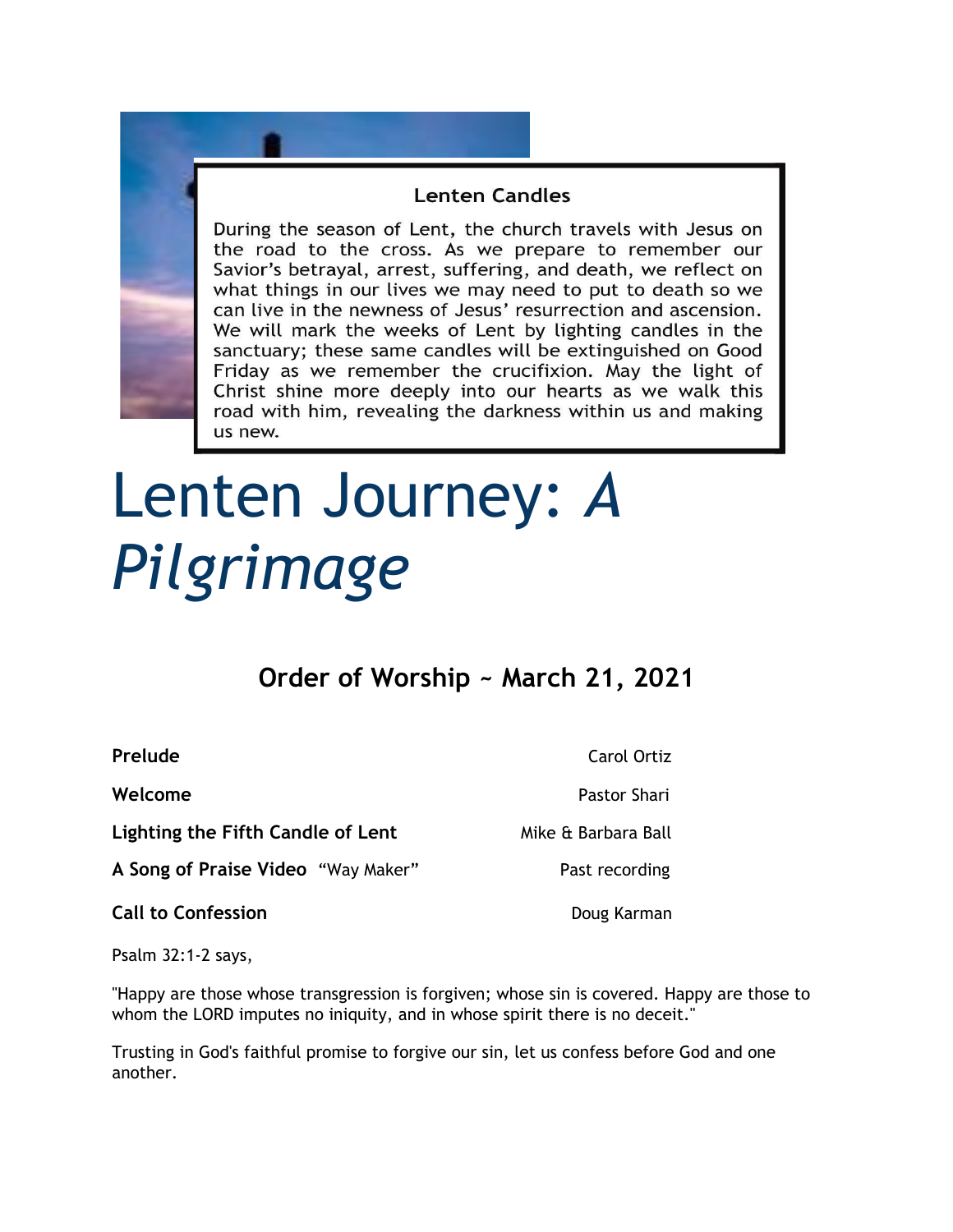### **Prayer of Confession**

#### Heavenly Father,

We confess that we are not always able to see your handiwork in the people and things around us. We do not always see your image in our neighbors, and we do not always see your creative fingerprints in the good things in our world. Our eyes and our hearts are darkened by sin, and we too often take our sinful perspectives for granted. Transform our eyes and hearts with your Holy Spirit, so we may see the light of your creation and the love of redemption that we have in Jesus. Help us to see and live according to Jesus's vision and life. Hear our prayers as we continue our confession in silence...

#### **Assurance of Forgiveness**

The God of David is our God. Our God hides his face from our sins; blots all of our iniquities. God creates in us a clean heart; and renews a right spirit within us. We will not be cast away from his presence, nor have his Holy Spirit taken from us. For our God is at work to restore to us the joy of our salvation. O, Children of God, we are forgiven because He has given his own sacrifice in place of ours. "For our sake, he made him to be sin who knew no sin, so that in him we might become the righteousness of God,"

Know this and be at peace. Amen.

| Song of Praise 'Create in Me a Clean Heart'                                                                                                        | <b>Carol Ortiz</b>    |
|----------------------------------------------------------------------------------------------------------------------------------------------------|-----------------------|
| Sharing the Peace of Christ with One Another.                                                                                                      | Doug Karman           |
| As God has given peace through Christ, so let us pass the peace of Christ to each other.<br>The Peace of Christ be with you.<br>And also with you. |                       |
| Moment for Mission "One Great Hour of Sharing"                                                                                                     | <b>Christy Sumner</b> |
| Scripture Readings Gospel of John 12:20 - 33                                                                                                       | Rev. Bill Ward        |
| Message "RU Willing 2B Willing?"                                                                                                                   |                       |
| <b>Reflection Questions</b>                                                                                                                        |                       |
| Where do you long to see God's Spirit bring transformation in your life?                                                                           |                       |

Prayerfully lift those places to the Lord.

Spend a few moments in gratitude for the work of God's Spirit in your life.

### **Prayers of the People and the Lord's Prayer** Pastor Shari

Our Father, Who art in heaven, hallowed be Thy name. Thy kingdom come, Thy will be done, on earth as it is in heaven. Give us this day our daily bread and forgive us our debts as we forgive our debtors. Lead us not into temptation but deliver us from evil.

For Thine is the kingdom and the power and the glory, forever. Amen.

**Invitations**